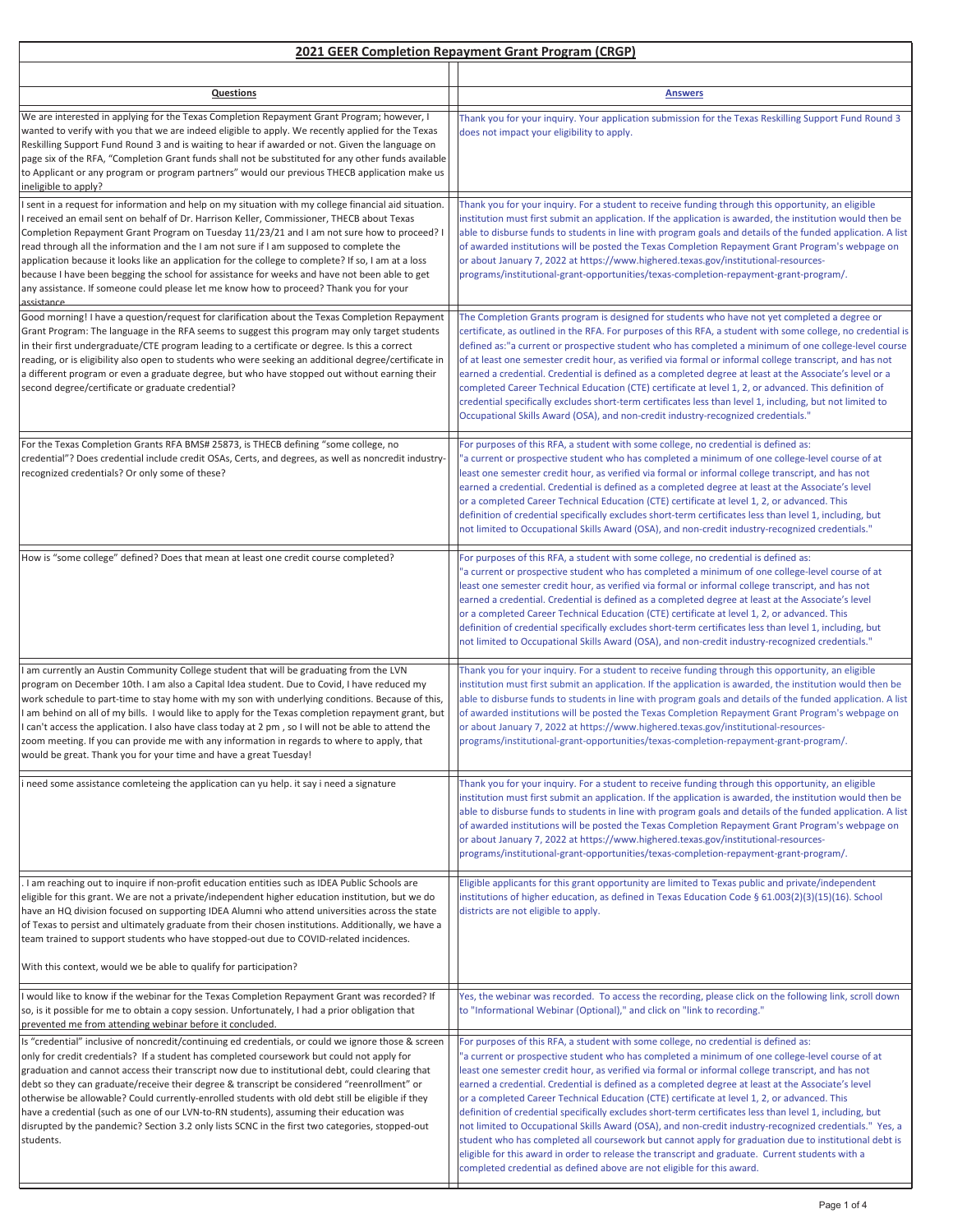| 2021 GEER Completion Repayment Grant Program (CRGP)                                                                                                                                                                                                                                                                                                                                                                                                                                                                                                                                                                                                                                                                                                                                                                                                                                                                                                                                                                                                |                                                                                                                                                                                                                                                                                                                                                                                                                                                                                                                                                                                                                                                                                                                                                                                                                                                                                                                                                                                                                                                                                                                                                       |
|----------------------------------------------------------------------------------------------------------------------------------------------------------------------------------------------------------------------------------------------------------------------------------------------------------------------------------------------------------------------------------------------------------------------------------------------------------------------------------------------------------------------------------------------------------------------------------------------------------------------------------------------------------------------------------------------------------------------------------------------------------------------------------------------------------------------------------------------------------------------------------------------------------------------------------------------------------------------------------------------------------------------------------------------------|-------------------------------------------------------------------------------------------------------------------------------------------------------------------------------------------------------------------------------------------------------------------------------------------------------------------------------------------------------------------------------------------------------------------------------------------------------------------------------------------------------------------------------------------------------------------------------------------------------------------------------------------------------------------------------------------------------------------------------------------------------------------------------------------------------------------------------------------------------------------------------------------------------------------------------------------------------------------------------------------------------------------------------------------------------------------------------------------------------------------------------------------------------|
|                                                                                                                                                                                                                                                                                                                                                                                                                                                                                                                                                                                                                                                                                                                                                                                                                                                                                                                                                                                                                                                    |                                                                                                                                                                                                                                                                                                                                                                                                                                                                                                                                                                                                                                                                                                                                                                                                                                                                                                                                                                                                                                                                                                                                                       |
| <b>Questions</b>                                                                                                                                                                                                                                                                                                                                                                                                                                                                                                                                                                                                                                                                                                                                                                                                                                                                                                                                                                                                                                   | <b>Answers</b>                                                                                                                                                                                                                                                                                                                                                                                                                                                                                                                                                                                                                                                                                                                                                                                                                                                                                                                                                                                                                                                                                                                                        |
| 1. are current or former dual credit students eligible? Example: dual credit student who owes<br>balance from Spring 2020 and did not enroll in further college classes after high school. Example:<br>Fall 2021 dual credit student with balance from Spring 2020 but intending to register for more<br>dual credit courses in Spring 2022.<br>2. will we only verify students' intent to enroll at another institution, or will we have to track and<br>document their enrollment at another institution (e.g. course schedule, enrollment verification,<br>or a transcript sent/received)?                                                                                                                                                                                                                                                                                                                                                                                                                                                      | 1. Current dual credit students are not eligible for this award. For students with some college, no<br>credential, it is not relevant if the student's college credits were earned via dual credit. 2. For students<br>with some college, no credential who have institutional debt at your institution but would like to attend<br>another institution, we recommend that students sign a written agreement of their intent, at which<br>time your institution can release the transcript so students can enroll. Upon verification from the<br>student of actual registration, your institution can then use the grant to forgive the outstanding<br>institutional balance. Your institution may choose how to verify students' registration at the other<br>institution. 3. All institutional-level debt is eligible for this grant program.                                                                                                                                                                                                                                                                                                       |
| 3. will debt owed to the institution for VA students the college had to pay the federal government<br>Caoitutitari edt et beure weg tdeb NTCQ et religije ed dipile ed                                                                                                                                                                                                                                                                                                                                                                                                                                                                                                                                                                                                                                                                                                                                                                                                                                                                             |                                                                                                                                                                                                                                                                                                                                                                                                                                                                                                                                                                                                                                                                                                                                                                                                                                                                                                                                                                                                                                                                                                                                                       |
| 1.Are Non-Credit/Lifelong learning students eligible for these funds?<br>2. Does the award amount have to go against cost of attendance/estimated financial aid? Can we<br>have the Business Office apply it directly to the student account, or do we need to award it on the<br>financial aid side and transfer it over (as we would any other awards)?                                                                                                                                                                                                                                                                                                                                                                                                                                                                                                                                                                                                                                                                                          | 1. Students must be degree/certificate-seeking students. 2. Repayment of institutional-level debt does<br>not impact students' financial aid. Your Business Office may apply the grant directly to the student<br>account.                                                                                                                                                                                                                                                                                                                                                                                                                                                                                                                                                                                                                                                                                                                                                                                                                                                                                                                            |
| I attended the informational webinar regarding the Texas Completion Repayment Grant Program<br>on 11/30 and reviewed the Texas Education Code $\S$ 61.003(2)(3)(15)(16). However, I wanted to<br>follow up to see if I could confirm the eligibility our three institutions to apply. The Art Institute of<br>Houston, The Art Institute of Austin and The Art Institute of San Antonio I believe are all eligible as<br>defined in Texas Education Code § $61.003(2)(3)(15)(16)$ , but before completing the application is<br>there someone I can speak with to confirm?                                                                                                                                                                                                                                                                                                                                                                                                                                                                         | Correct, all three institutions are eligible to apply.                                                                                                                                                                                                                                                                                                                                                                                                                                                                                                                                                                                                                                                                                                                                                                                                                                                                                                                                                                                                                                                                                                |
| Hello I stumbled upon this article could you help me. I'm a peace officer for the state of Texas and<br>have student loans that I would like to get paid so that I can further my education in mental<br>health.                                                                                                                                                                                                                                                                                                                                                                                                                                                                                                                                                                                                                                                                                                                                                                                                                                   | This Request for Applications is for Texas institutions. For information on the Peace Officer Loan<br>Repayment Assistance Program, please click on the following link:<br>http://www.hhloans.com/index.cfm?objectid=E32BBAB0-37DF-11EA-87D10050560100A9                                                                                                                                                                                                                                                                                                                                                                                                                                                                                                                                                                                                                                                                                                                                                                                                                                                                                              |
| We have an institutional program where we allowed students to come back to school if they had a<br>debt of less than \$500. If they complete their degree or certificate, we would forgive that debt.                                                                                                                                                                                                                                                                                                                                                                                                                                                                                                                                                                                                                                                                                                                                                                                                                                              | Yes, as long as all qualifications as outlined in the RFA are met, your institution may move students from<br>your program to the Texas Completion Repayment Grant Program.                                                                                                                                                                                                                                                                                                                                                                                                                                                                                                                                                                                                                                                                                                                                                                                                                                                                                                                                                                           |
| Would we be able to use the Texas Completion Repayment Grant Program to pay off the debt<br>those student's owe the institution that are in that program? All the debt of those students is<br>from before Fall 2021.                                                                                                                                                                                                                                                                                                                                                                                                                                                                                                                                                                                                                                                                                                                                                                                                                              |                                                                                                                                                                                                                                                                                                                                                                                                                                                                                                                                                                                                                                                                                                                                                                                                                                                                                                                                                                                                                                                                                                                                                       |
| We are interested in applying for this grant opportunity but missed the zoom call on Tuesday. Do<br>you have slides or other info that you are able to share?                                                                                                                                                                                                                                                                                                                                                                                                                                                                                                                                                                                                                                                                                                                                                                                                                                                                                      | The Zoom webinar call was recorded. To access the recording, please click on the following link, scroll<br>down to "Informational Webinar (Optional)," and click on "link to recording."                                                                                                                                                                                                                                                                                                                                                                                                                                                                                                                                                                                                                                                                                                                                                                                                                                                                                                                                                              |
| I wanted to ask a question about the Texas Completion Repayment Grant Program. I did attend<br>the recent webinar. It is my understanding that these grant funds can only be used to help pay<br>outstanding balances prior to Fall 2021. We are able to run reports to identify students who have<br>a balance from prior to Fall 2021. So, we know how many students could potentially be served<br>and the dollar amount we could potentially use if awarded. But what I do not understand is how<br>we could know now which of those students would plan to re-enroll (either at SAGU or another<br>school) in Spring 2022, Summer 2022, or Fall 2022. And how does this program help assist current<br>students if the balances have to be from a semester prior to Fall 2021. I hope you can understand<br>the nature of my questions. I'm just not sure how to fill out the chart I have pasted below from<br>the application. Can you help clarify or give some suggestions of what THECB is looking for on<br>this? Thanks for your help! | Institutions will need to create an application that includes verfication of enrollment in one or more of<br>the required semesters. For students with some college, no credential who have institutional debt at<br>your institution but would like to attend another institution, we recommend that students sign a<br>written agreement of their intent, at which time your institution can release the transcript so students<br>can enroll. Upon verification from the student of actual registration, your institution can then use the<br>grant to forgive the outstanding institutional balance. Your institution may choose how to verify<br>students' registration at the other institution.                                                                                                                                                                                                                                                                                                                                                                                                                                                |
| I was just checking to see if the webinar was recorded and if that recording link would be sent out<br>when it's available. I wanted to make sure someone who couldn't attend was able to get the<br>information from the webinar.                                                                                                                                                                                                                                                                                                                                                                                                                                                                                                                                                                                                                                                                                                                                                                                                                 | The Zoom webinar call was recorded. To access the recording, please click on the following link, scroll<br>down to "Informational Webinar (Optional)," and click on "link to recording."                                                                                                                                                                                                                                                                                                                                                                                                                                                                                                                                                                                                                                                                                                                                                                                                                                                                                                                                                              |
| Our university is preparing an application in response to the Texas Completion Repayment Grant<br>Program.<br>We have a few questions for this application:                                                                                                                                                                                                                                                                                                                                                                                                                                                                                                                                                                                                                                                                                                                                                                                                                                                                                        | The items listed are allowable costs. However, please note that your application will be evaluated based<br>on the following: "how the budget is structured to maximize the impact of available funds and limits or<br>excludes direct and/or indirect administrative costs to administer the grant award." You may use your<br>Federally-Negotiated rate for indirect costs.                                                                                                                                                                                                                                                                                                                                                                                                                                                                                                                                                                                                                                                                                                                                                                         |
| •Are salaries/fringe allowed?<br>•Are indirect costs allowed?<br>. If indirect costs are allowed, does THECB have a limit or may we use our Federally-Negotiated<br>rate?                                                                                                                                                                                                                                                                                                                                                                                                                                                                                                                                                                                                                                                                                                                                                                                                                                                                          |                                                                                                                                                                                                                                                                                                                                                                                                                                                                                                                                                                                                                                                                                                                                                                                                                                                                                                                                                                                                                                                                                                                                                       |
| 1. It is our impression that the goal of the CR grant program is to support students that have<br>stopped-out and to encourage students to persist. We have many students that owe the college<br>well beyond the \$1,000 maximum award. Those students that owe, for example, \$4,000 are<br>unlikely to enroll even if they receive the maximum award. Understanding that the maximum<br>award is unlikely to result in students returning to school, can the college award funds to students<br>with less debt realizing that they would be most likely to return and register for classes. Students<br>that owe less than \$1,000, for example, will likely register for class if they are helped with their<br>debt.<br>2. The CR grant program has a mechanism for schools to apply for more than \$250,000. If a<br>college applies for more than \$250,000 with a rationale they believe is realistic, what happens if<br>you don't agree with their rationale? Would they be eligible for \$250,000 or would the application              | 1. Your institution may choose how to distribute grant awards, and your intent to use funds for students<br>who most likely will return is a logical approach. Your institution should also create an application in<br>order to verify students' continued enrollment or re-enrollment. For students with some college, no<br>credential who have institutional debt at your institution but would like to attend another institution,<br>we recommend that students sign a written agreement of their intent, at which time your institution<br>can release the transcript so students can enroll. Upon verification from the student of actual<br>registration, your institution can then use the grant to forgive the outstanding institutional balance.<br>Your institution may choose how to verify students' registration at the other institution. 2. The<br>application will continue to be considered for the \$250,000 award. Please indicate in the justification<br>section of the application that your institution would still like to be considered for the \$250,000 award if<br>the request for an amount exceeding is not granted. |
| 1. Concerning Texas residency status, is this at the time of initial enrollment at the institution or<br>at the time of awarding of a \$1,000 or less grant?<br>2. If an institution applies for one of the two larger grant amounts, will they be considered for a<br>smaller grant amount if they do not meet the threshold for awarding with the amount applied<br>for?                                                                                                                                                                                                                                                                                                                                                                                                                                                                                                                                                                                                                                                                         | 1. Texas residency status should be determined at the time of the awarding of the \$1000 or less grant.<br>2. Yes, an institution may be eligible for a smaller grant amount. Please indicate in your application that<br>your institution would still like to be considered for a smaller amount if the original request is not<br>granted.                                                                                                                                                                                                                                                                                                                                                                                                                                                                                                                                                                                                                                                                                                                                                                                                          |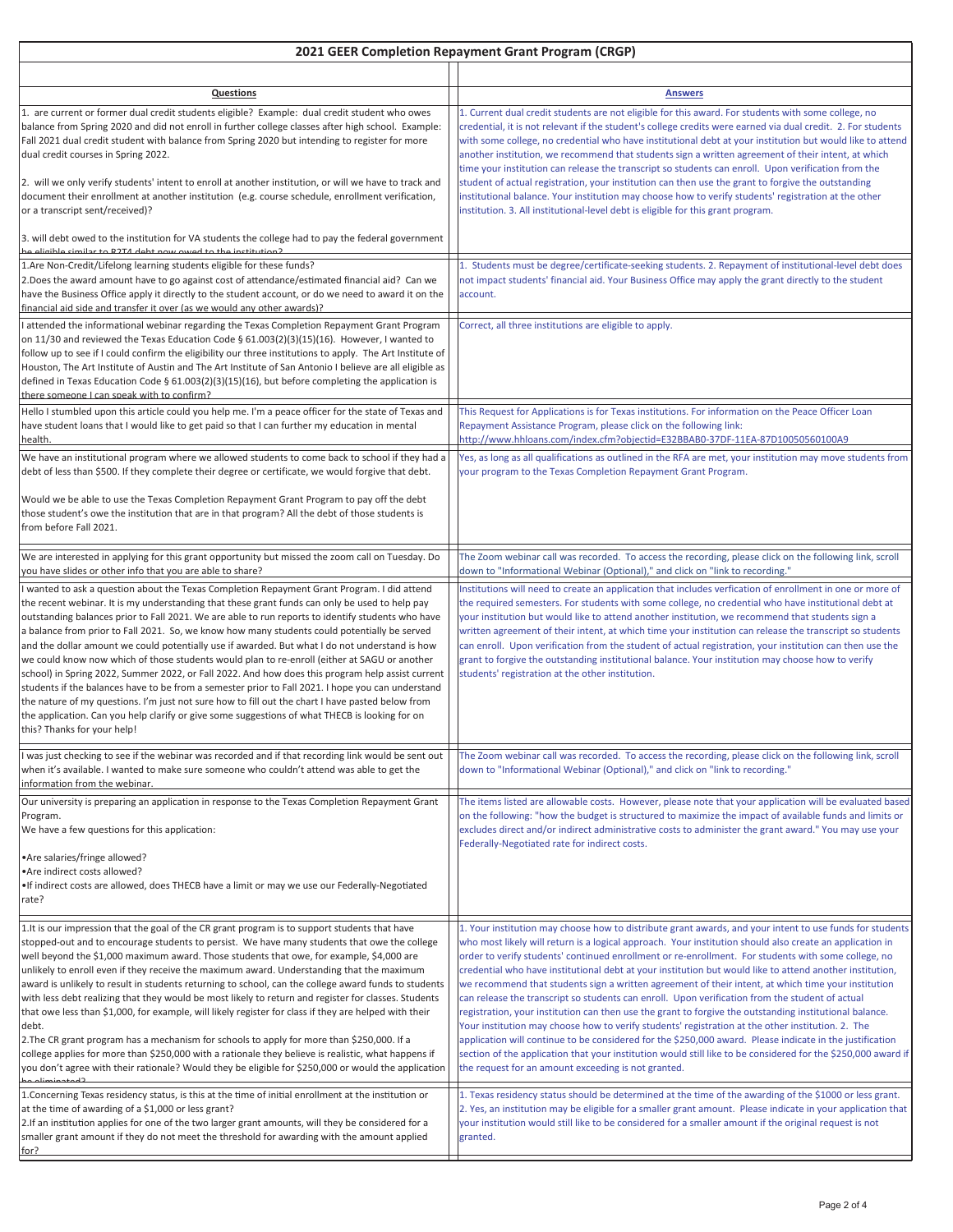| 2021 GEER Completion Repayment Grant Program (CRGP)                                                                                                                                                                                                                                                                                                                                                                                                                                                                                   |                                                                                                                                                                                                                                                                                                                                                                                                                                                                                                                                                                                                                                                                                                                                                                                                                                                                                                                                                                                                                                                                                                                                          |  |
|---------------------------------------------------------------------------------------------------------------------------------------------------------------------------------------------------------------------------------------------------------------------------------------------------------------------------------------------------------------------------------------------------------------------------------------------------------------------------------------------------------------------------------------|------------------------------------------------------------------------------------------------------------------------------------------------------------------------------------------------------------------------------------------------------------------------------------------------------------------------------------------------------------------------------------------------------------------------------------------------------------------------------------------------------------------------------------------------------------------------------------------------------------------------------------------------------------------------------------------------------------------------------------------------------------------------------------------------------------------------------------------------------------------------------------------------------------------------------------------------------------------------------------------------------------------------------------------------------------------------------------------------------------------------------------------|--|
| Questions                                                                                                                                                                                                                                                                                                                                                                                                                                                                                                                             | <b>Answers</b>                                                                                                                                                                                                                                                                                                                                                                                                                                                                                                                                                                                                                                                                                                                                                                                                                                                                                                                                                                                                                                                                                                                           |  |
| Can you clarify how evaluations will work? If we apply for the \$125K award for 125 students, will<br>we be scored only against other institutions applying in that category? Or if we don't score high<br>enough for an award there, can we still be considered for an award in the \$75K category?                                                                                                                                                                                                                                  | Your application will be scored as outlined in the RFA against all other applicants, with final award sizes<br>based on submitted applications and awards made based on rank order of reviewed applications until<br>funding runs out.                                                                                                                                                                                                                                                                                                                                                                                                                                                                                                                                                                                                                                                                                                                                                                                                                                                                                                   |  |
| have another question I'm hoping you can help me with. On RFA p. 4 where it states "This grant<br>program will target funds to clear students' institutional-level financial hold(s) and/or other<br>related areas up to \$1,000 per eligible student"- is this referring to debt prior to fall 2021? More<br>specifically, does this mean we apply funds to these outstanding balances first and then funds can<br>be applied to continued enrollment in spring 2022, etc.?                                                          | All awarded funds must be used to repay institutional-level debt, up to \$1000, incurred for the eligible<br>students prior to fall 2021. No funds can be used for debt incurred in fall 2021 or later.                                                                                                                                                                                                                                                                                                                                                                                                                                                                                                                                                                                                                                                                                                                                                                                                                                                                                                                                  |  |
| 1. If we apply for a \$250,000 grant, will we still be considered for the lesser amounts?<br>2. If a student transferred in with an associate's degree, are they eligible for this? They have a<br>credential, but not from us.<br>3. COVID - if I understood the discussion in the webinar recording correctly, the debt does not<br>necessarily have to have been incurred during the COVID semesters. The inability to pay the pre-<br>COVID debt back due to impact from COVID is a valid reason for a student to qualifycorrect? | 1. Yes. Please indicate in the justification section of the application that your institution would still like<br>to be considered for the \$250,000 or lesser award if the request for an amount exceeding is not<br>granted. 2. No, students with completed credentials, including an associate's degree, are not eligible.<br>For purposes of this RFA, a student with some college, no credential is defined as:<br>"a current or prospective student who has completed a minimum of one college-level course of at<br>least one semester credit hour, as verified via formal or informal college transcript, and has not<br>earned a credential. Credential is defined as a completed degree at least at the Associate's level<br>or a completed Career Technical Education (CTE) certificate at level 1, 2, or advanced. This<br>definition of credential specifically excludes short-term certificates less than level 1, including, but<br>not limited to Occupational Skills Award (OSA), and non-credit industry-recognized credentials." 3. You<br>are correct: the debt could have been incurred anytime prior to fall 2021. |  |
| 1. May the completion repayment grant cover balances for students who owe because of Federal<br>Regulations 34 C.F.R § 668.22 (Return of Title IV)?                                                                                                                                                                                                                                                                                                                                                                                   | Yes.                                                                                                                                                                                                                                                                                                                                                                                                                                                                                                                                                                                                                                                                                                                                                                                                                                                                                                                                                                                                                                                                                                                                     |  |
| am interested in the inquiry for these funds.                                                                                                                                                                                                                                                                                                                                                                                                                                                                                         | Note only Texas public and private/independent institutions, as defined in the Request for Applications                                                                                                                                                                                                                                                                                                                                                                                                                                                                                                                                                                                                                                                                                                                                                                                                                                                                                                                                                                                                                                  |  |
| read the memo on your website and it appears you needed an email requesting the RFA for this<br>purpose.                                                                                                                                                                                                                                                                                                                                                                                                                              | (RFA), are eligible to apply for this program. The Request for Applications is available on the following<br>webpage: https://www.highered.texas.gov/institutional-resources-programs/institutional-grant-<br>opportunities/texas-completion-repayment-grant-program/                                                                                                                                                                                                                                                                                                                                                                                                                                                                                                                                                                                                                                                                                                                                                                                                                                                                    |  |
| s that correct?                                                                                                                                                                                                                                                                                                                                                                                                                                                                                                                       |                                                                                                                                                                                                                                                                                                                                                                                                                                                                                                                                                                                                                                                                                                                                                                                                                                                                                                                                                                                                                                                                                                                                          |  |
| Are the Q&As from the Webinar available for viewing? I attended the webinar but would like to<br>have access to the Q&As if possible. Is it correct that student's institutional-level debt must have<br>occurred before Fall 2021 (we have a large number of students who have debt for Fall 2021). The<br>instructions go on to say we should anticipate the average institutional-level student debt<br>amounts to be cleared each semester. I assume this means Spring '22, Summer '22, and Fall '22?                             | 1. The Zoom webinar call was recorded. To access the recording, please click on the following link, scroll<br>down to "Informational Webinar (Optional)," and click on "link to recording." 2. For this grant program,<br>funds must be applied to institutional-level debt incurred prior to fall 2021. 3. Yes, the anticipated<br>amounts should reflect the eligible period of spring, summer, and fall 2022. 4. This grant program is<br>limited to repayment of institutional-level debt, up to \$1000 per eligible student, incurred prior to fall<br>2021. For purposes of this RFA, a student with some college, no credential is defined as:                                                                                                                                                                                                                                                                                                                                                                                                                                                                                    |  |
| Is it acceptable to offer scholarships/stipends to eligible students who have stopped out or who<br>need incentives to enroll/re-enroll to finish their credential?                                                                                                                                                                                                                                                                                                                                                                   | a current or prospective student who has completed a minimum of one college-level course of at"<br>least one semester credit hour, as verified via formal or informal college transcript, and has not<br>earned a credential. Credential is defined as a completed degree at least at the Associate's level                                                                                                                                                                                                                                                                                                                                                                                                                                                                                                                                                                                                                                                                                                                                                                                                                              |  |
| Does the marketing and outreach need to be specifically for students who are non-completers or<br>who have stopped out?<br>Can we use the funding for tutors/tutoring, supplemental instruction, or other means to help                                                                                                                                                                                                                                                                                                               | or a completed Career Technical Education (CTE) certificate at level 1, 2, or advanced. This<br>definition of credential specifically excludes short-term certificates less than level 1, including, but<br>not limited to Occupational Skills Award (OSA), and non-credit industry-recognized credentials." 5.<br>Marketing and outreach can be for any eligible students, including SCNC or current students, as outlined                                                                                                                                                                                                                                                                                                                                                                                                                                                                                                                                                                                                                                                                                                              |  |
| retain students through to completion?<br>This funding can basically be used for more than the students with institutional-level debt?                                                                                                                                                                                                                                                                                                                                                                                                | in the RFA. 6. See #4 above. Funds cannot be used for students without institutional-level debt.                                                                                                                                                                                                                                                                                                                                                                                                                                                                                                                                                                                                                                                                                                                                                                                                                                                                                                                                                                                                                                         |  |
|                                                                                                                                                                                                                                                                                                                                                                                                                                                                                                                                       |                                                                                                                                                                                                                                                                                                                                                                                                                                                                                                                                                                                                                                                                                                                                                                                                                                                                                                                                                                                                                                                                                                                                          |  |
| We used HEERF institutional funds to forgive the debt students incurred during the COVID19<br>response. We would be using the funds solely to encourage those students to return to MC. No<br>funds would be needed to forgive the amounts. Without the student debt, would Midland College<br>be eligible to apply?                                                                                                                                                                                                                  | Applications should be submitted by institutions who need funding for the purpose of repayment of<br>students' institutional-level debt, as outlined in the RFA.                                                                                                                                                                                                                                                                                                                                                                                                                                                                                                                                                                                                                                                                                                                                                                                                                                                                                                                                                                         |  |
| If we can't serve the minimum of 75 students/\$75,000 through previously incurred institutional                                                                                                                                                                                                                                                                                                                                                                                                                                       | 1. Yes, the RFA award schedule provided in Section 2.1 is for guidance only. 2. Anticipated students<br>served should only include those who would be recipients of the repayment, as outlined in the RFA.                                                                                                                                                                                                                                                                                                                                                                                                                                                                                                                                                                                                                                                                                                                                                                                                                                                                                                                               |  |
| debt can we still apply?<br>What if we can serve other "anticipated" students through Student Support Services for retention<br>and completion, etc., can those students be included in the 75 students?<br>If we can't serve the minimum of 75 students/\$75,000 through previously incurred institutional<br>debt can we still apply?<br>What if we can serve other "anticipated" students through Student Support Services for retention                                                                                           |                                                                                                                                                                                                                                                                                                                                                                                                                                                                                                                                                                                                                                                                                                                                                                                                                                                                                                                                                                                                                                                                                                                                          |  |
| and completion, etc., can those students be included in the 75 students?                                                                                                                                                                                                                                                                                                                                                                                                                                                              |                                                                                                                                                                                                                                                                                                                                                                                                                                                                                                                                                                                                                                                                                                                                                                                                                                                                                                                                                                                                                                                                                                                                          |  |
| Can you inform me how to go about getting the application for the Texas Completion Repayment<br>Grant Program? Your help would be greatly appreciated.                                                                                                                                                                                                                                                                                                                                                                                | The Request for Applications can be found at the following link:<br>https://www.highered.texas.gov/institutional-resources-programs/institutional-grant-<br>opportunities/texas-completion-repayment-grant-program/                                                                                                                                                                                                                                                                                                                                                                                                                                                                                                                                                                                                                                                                                                                                                                                                                                                                                                                      |  |
| 1. If a student has all requirements satisfied for completion, but outstanding balance would they<br>qualify? (graduated with balance due-diploma held by our institution)<br>2.Are graduate students eligible?                                                                                                                                                                                                                                                                                                                       | 1. A student who has completed all coursework but cannot apply for graduation due to institutional<br>debt is eligible for this award in order to release the transcript and graduate. Current students with a<br>completed credential, including graduate students, are not eligible for this award.                                                                                                                                                                                                                                                                                                                                                                                                                                                                                                                                                                                                                                                                                                                                                                                                                                    |  |
| have a question I'm hoping you can help me with. On RFA p. 4 where it states "This grant<br>program will target funds to clear students' institutional-level financial hold(s) and/or other<br>related areas up to \$1,000 per eligible student"- Does this mean we apply funds to outstanding<br>balances incurred prior to Fall 2021 first and then funds can be applied to continued enrollment in<br>spring 2022, etc.?                                                                                                           | All awarded funds must be used to repay institutional-level debt, up to \$1000, incurred for the eligible<br>students prior to fall 2021. No funds can be used for debt incurred in fall 2021 or later.                                                                                                                                                                                                                                                                                                                                                                                                                                                                                                                                                                                                                                                                                                                                                                                                                                                                                                                                  |  |